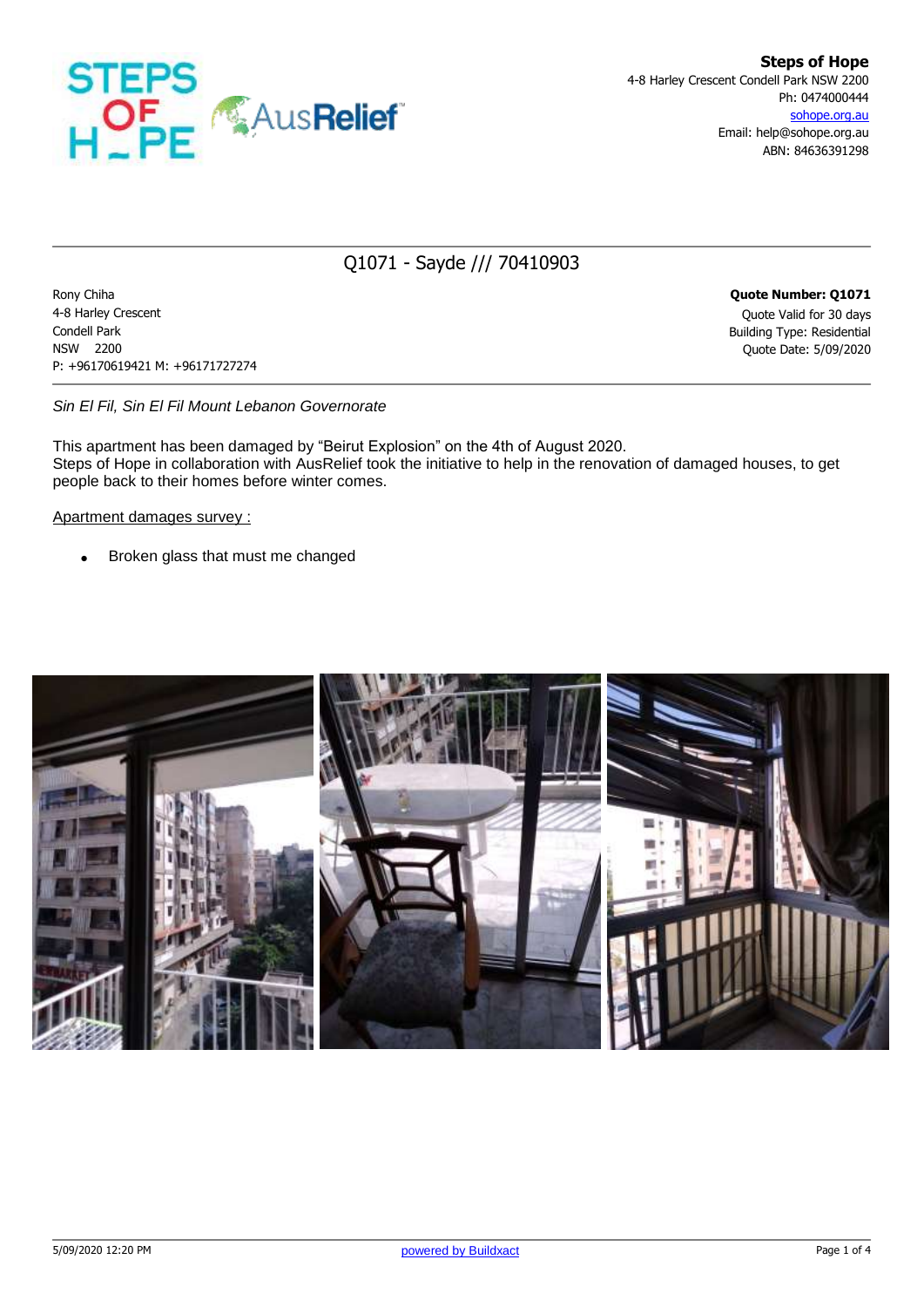

| <b>Description</b> | Dimensions (cm) | Quantity | <b>Notes</b>    |  |
|--------------------|-----------------|----------|-----------------|--|
| Glass              | 201.7 x 93.3    |          | Thickness 6 mm, |  |
|                    |                 |          | white           |  |
| Glass              | 87.8 x 113.8    |          | Stoned, bronze  |  |
|                    | 87.8 x 99.8     |          |                 |  |
|                    | 87 x 100.3      |          |                 |  |
|                    | 63.7 x 86       |          |                 |  |
|                    | 65.2 x 86       |          |                 |  |
|                    | 65.2 x 86       |          |                 |  |
|                    | 63.5 x 86       |          |                 |  |
| Tube U             | 7.5             |          |                 |  |
|                    | Length: $118$   |          |                 |  |
| Glass              | 70.86 x 113.5   |          | Tinted.         |  |
|                    |                 |          | Thickness 6 mm  |  |
| Wheels             | 7.5             | 8        |                 |  |



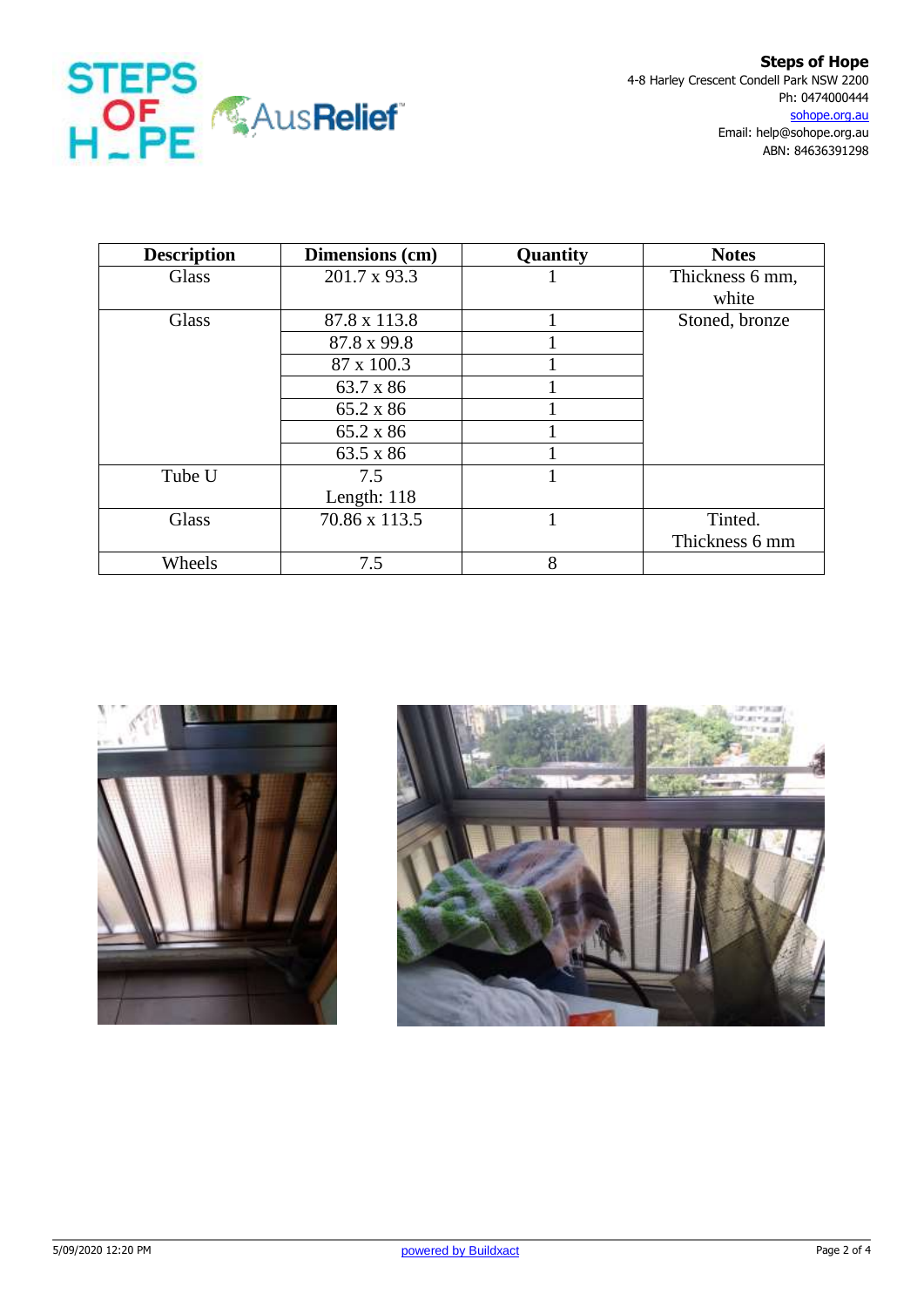

## Q1071 - Sayde /// 70410903

## **Estimate**

| Customer:<br>Rony Chiha<br>4-8 Harley Crescent<br>Condell Park<br><b>NSW</b><br>2200<br>Ph: +96170619421<br>Email: help@sohope.org.au |                  |                        |                        | <b>Estimate Details:</b>                                      |              |  |
|---------------------------------------------------------------------------------------------------------------------------------------|------------------|------------------------|------------------------|---------------------------------------------------------------|--------------|--|
|                                                                                                                                       |                  |                        | Net Total:<br>Markup:  | \$260.50<br>\$0.00 (0%)                                       |              |  |
|                                                                                                                                       |                  |                        | Tax:                   | \$0.00                                                        |              |  |
|                                                                                                                                       |                  |                        | <b>Estimate Total:</b> | \$260.50                                                      |              |  |
|                                                                                                                                       |                  |                        |                        | <b>Building Type: Residential</b><br>Date Prepared: 4/09/2020 |              |  |
|                                                                                                                                       |                  |                        |                        |                                                               |              |  |
|                                                                                                                                       |                  |                        | Cost Items             |                                                               |              |  |
|                                                                                                                                       | Code             | Description            | Units / UOM            | Unit Cost                                                     | <b>Total</b> |  |
| 1                                                                                                                                     | <b>Glass</b>     |                        |                        |                                                               | \$112.50     |  |
|                                                                                                                                       | 1.1              | 6mm Clear Glass        | 3.000 m2               | \$15.00                                                       | \$45.00      |  |
|                                                                                                                                       |                  | 6mm Clear Glass        | 3.000 m2               | \$15.00                                                       |              |  |
|                                                                                                                                       | 1.2              | 6mm Frosted Glass      | 4.500 m2               | \$15.00                                                       | \$67.50      |  |
|                                                                                                                                       |                  | 6mm Frosted Glass      | 4.500 m2               | \$15.00                                                       |              |  |
| $\overline{\mathbf{2}}$                                                                                                               | <b>Materials</b> |                        |                        |                                                               | \$68.00      |  |
|                                                                                                                                       | 2.1              | Tube U                 | 1.000 quantity         | \$20.00                                                       | \$20.00      |  |
|                                                                                                                                       | 2.2              | wheels                 | 8.000 quantity         | \$6.00                                                        | \$48.00      |  |
| 3                                                                                                                                     | Labor            |                        |                        |                                                               | \$80.00      |  |
|                                                                                                                                       | 3.1              | Professional Installer | 1.000 Day              | \$55.00                                                       | \$55.00      |  |
|                                                                                                                                       |                  | Professional Installer | 1.000 Day              | \$55.00                                                       |              |  |
|                                                                                                                                       | 3.2              | Second Installer       | 1.000 Day              | \$25.00                                                       | \$25.00      |  |
|                                                                                                                                       |                  | Second Installer       | 1.000 Day              | \$25.00                                                       |              |  |

Net Total: \$260.50 Markup: \$0.00 Tax: \$0.00 **Estimate Total: \$260.50**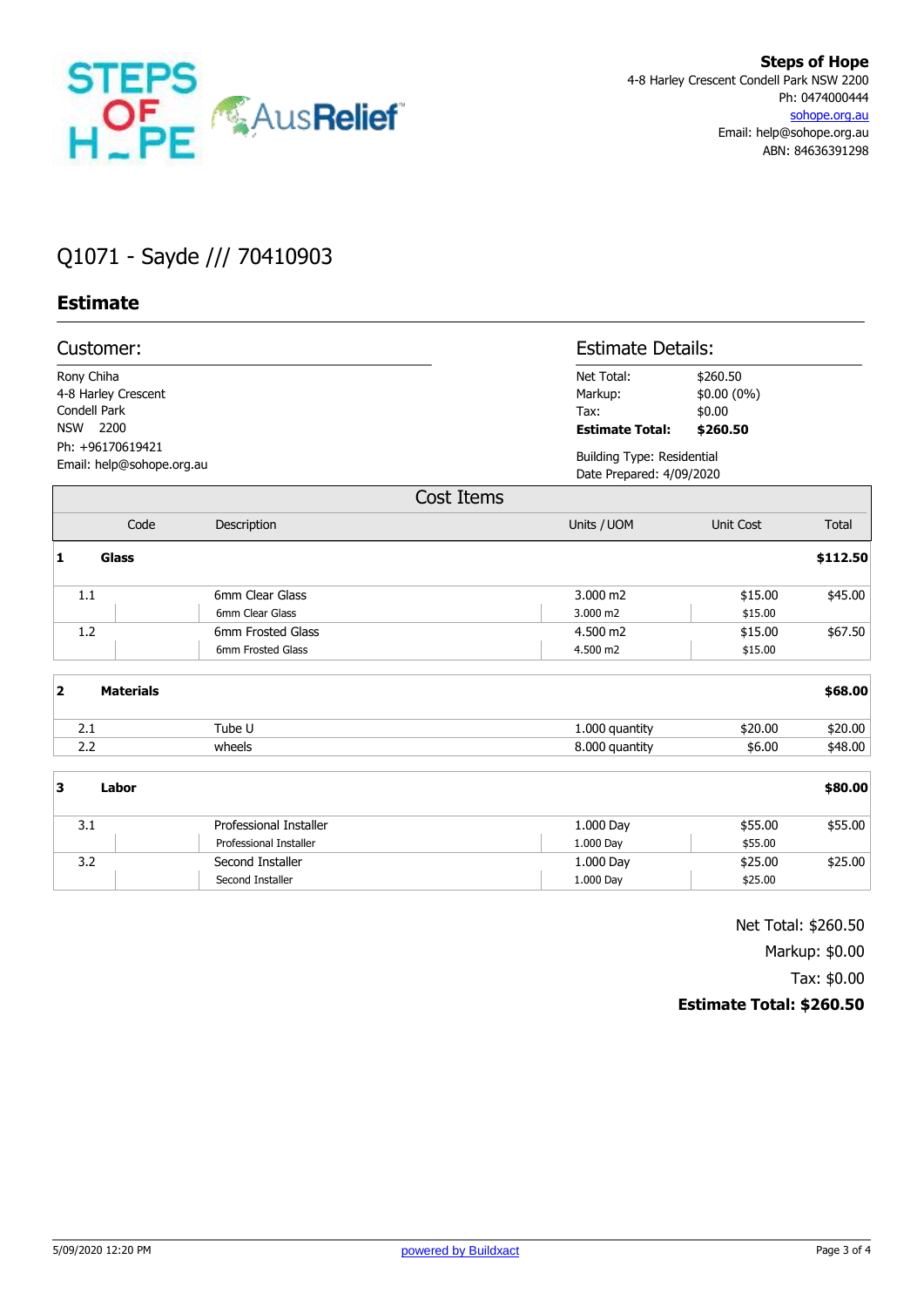

**Steps of Hope** 4-8 Harley Crescent Condell Park NSW 2200 Ph: 0474000444 sohope.org.au Email: help@sohope.org.au ABN: 84636391298

## Case done – After photos